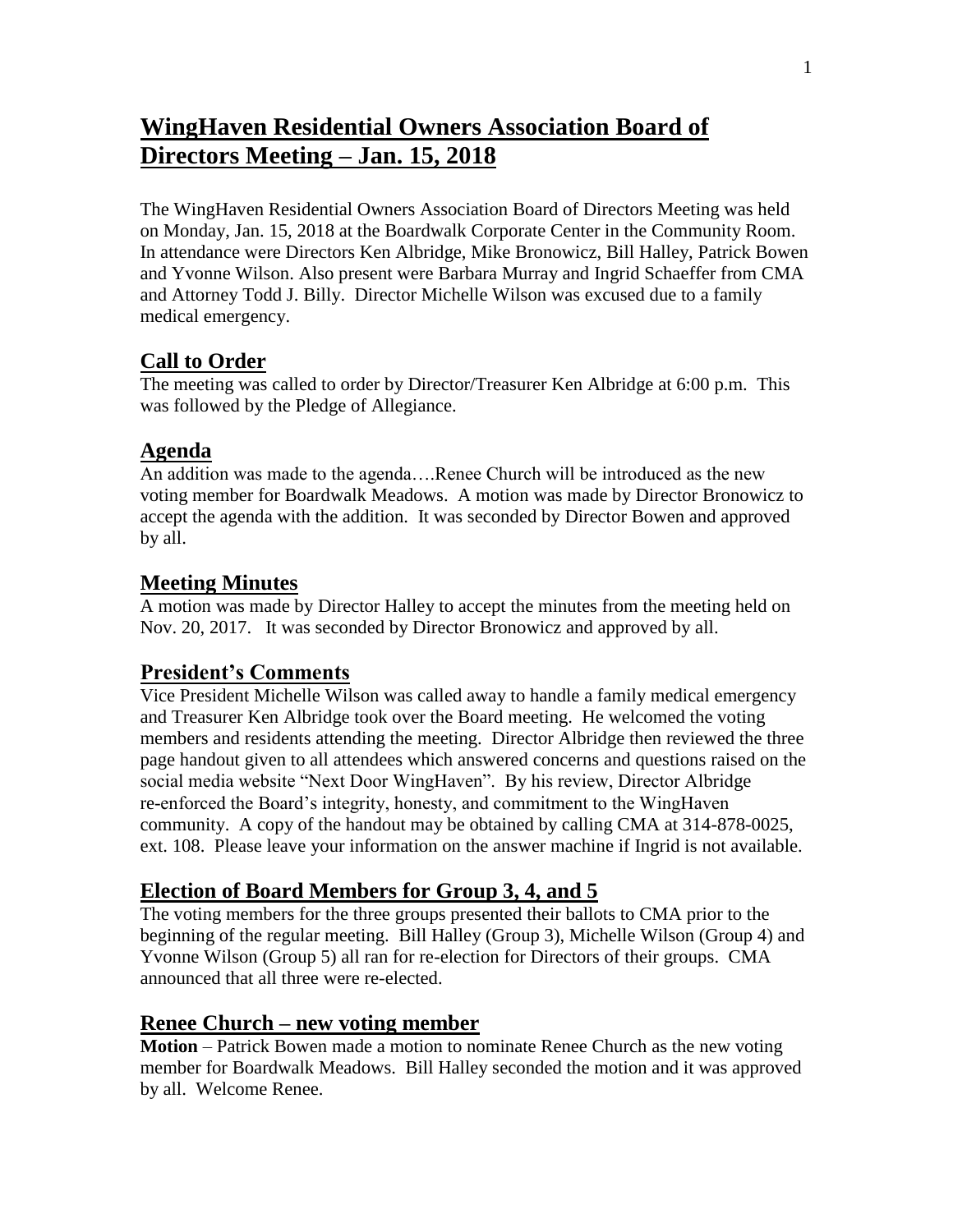# **Resident Q & A Session**

Question 1: What is the correct format to address the Board regarding the budget issues versus social media?

Answer: The Board's policy is not to respond on social media. If there are questions, residents need to contact CMA first. If CMA is unable to answer the question, they will in turn, contact a Board member, who will get in touch with the resident, discuss the problem or set up a meeting. The resident may also attend one of the monthly meetings, sign in with a question before the meeting, and have it answered during the meeting.

Question/Comment 2: A resident wanted to comment on the reasons she and her family moved to WingHaven!

Answer: Since moving to WingHaven, she and her family have been very pleased with the community and stated that it has been a positive experience, not the negativity that has been portrayed on social media.

# **Treasurer's Report**

Director Albridge report that our total income for 2017 was \$557.2K with total expenditures of \$544.6K, leaving us with a \$12.6K surplus for fiscal year 2017. The alley budget ended the year with a \$17.9K surplus because we have had no major snowstorms through the end of the year. Administrative expenses are \$8K under budget. Electricity came in under budget for the year. Water ended the year \$2K under budget. Community Events enlist sponsors to support their monthly events. Maintenance had no expenses in Dec. for 2017. With ash tree project expenses and a monument project in 2017, grounds came in \$4K over budget. Parks and Gardens had no new expenses this month. There is one more tot lot that will be getting lighting this spring. In 2017, the alleys ran a \$17.9K surplus with weather being the determining factor….very little snow. We continue to look forward to a good 2018 for WingHaven. As always, any questions can be emailed to Director Albridge. His email can be found on the WingHaven website at … [www.wroa.info.](http://www.wroa.info/)

### **Committee Reports**

**WingHaven Events –** the winter pub crawl will be held on Jan. 27, 2018. Please consult the WROA website for more details…. [www.wroa.info](http://www.wroa.info/)

**Architectural –** Director Albridge announced that Director Halley will be taking over for him as Chairman beginning immediately. There was one request and the committee approved the request.

**Grounds –** Director Albridge called on Terry Runyon to give us an update on what his company does for WROA and also Master Association. Terry stated there are usually men from his company working throughout the community every week, either for WROA or Master Assn., keeping all areas clean and presentable. In the spring,WROA will again review the Ash Tree bore problem/damage and decide on the removal and replacement of the dead trees.